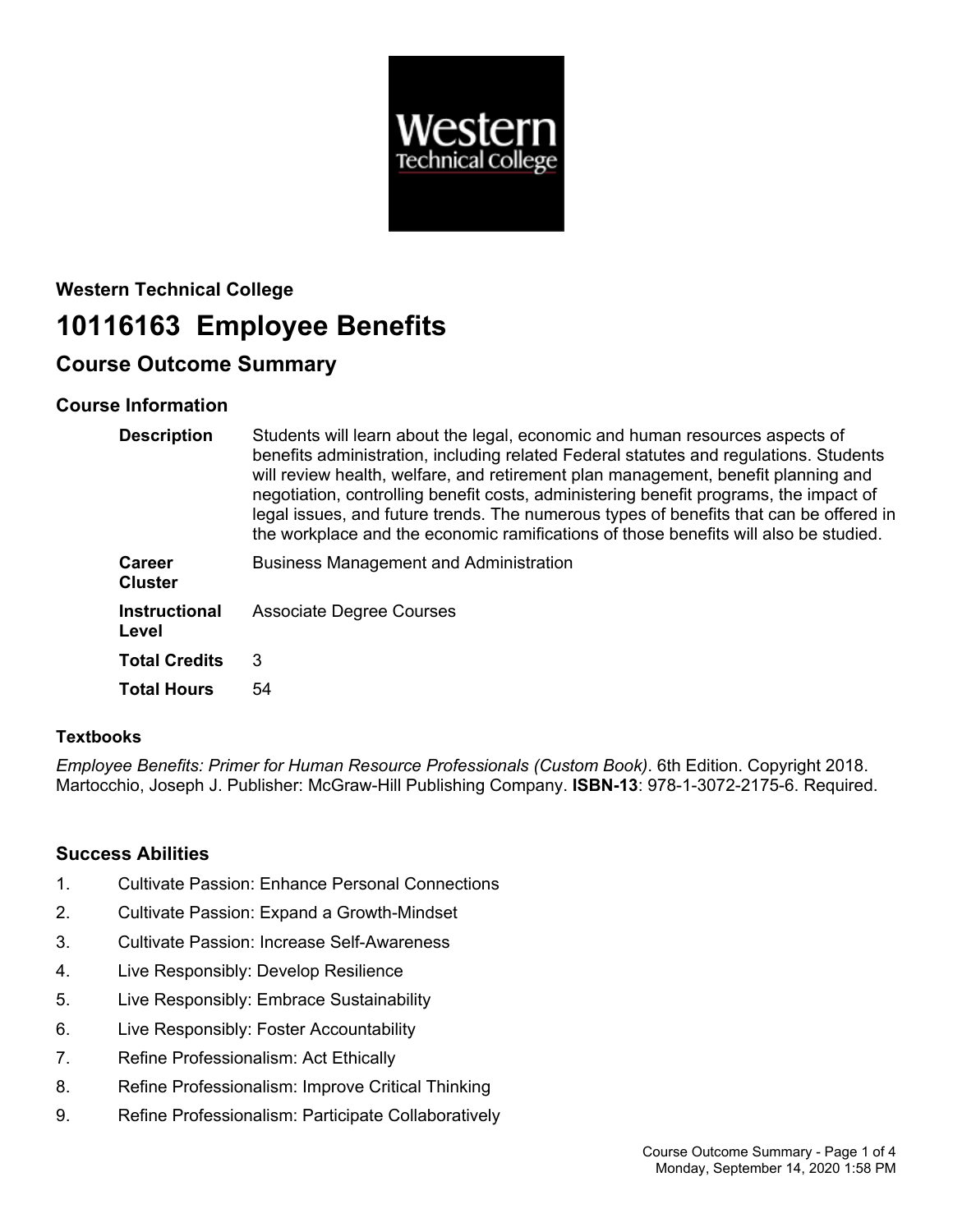# **Program Outcomes**

- 1. Examine organizational total rewards programs.
- 2. Incorporate employment law into business practices.

# **Course Competencies**

# **1. Explain the legal and strategic importance of benefits programs.**

#### **Assessment Strategies**

- 1.1. Paper (2-3 pages)
- 1.2. Presentation (10 15 minutes)

#### **Criteria**

#### *You will know you are successful when:*

- 1.1. you define legally mandated benefits and relate their significance to an organization.<br>1.2. vou define voluntary benefits and relate their significance to an organization.
- 1.2. you define voluntary benefits and relate their significance to an organization.<br>1.3. vou research company to define their offered benefits.
- you research company to define their offered benefits.
- 1.4. you analyze the benefits offered to determine retention strategy.

#### **Learning Objectives**

- 1.a. Summarize the origins of employee benefits practice.
- 1.b. Distinguish between required and discretionary benefits.
- 1.c. Analyze the legal and regulatory influences on employee benefits practice.
- 1.d. Justify the strategic importance of benefits and approaches to strategically planning the benefits program.

## **2. Relate the value of benefits to the total compensation and benefits package.**

**Assessment Strategies**

- 2.1. Paper (2-3 pages)
- 2.2. Presentation (10-15 minutes)

## **Criteria**

*You will know you are successful when:*

- 2.1. you summarize the relationship of benefits to the total compensation package.
- 2.2. you research company to define their offered benefits.
- 2.3. you analyze the benefits offered to determine retention strategy.

#### **Learning Objectives**

- 2.a. Determine the economic rationales for employers to offer a mixture of cash and benefits in a compensation package.
- 2.b. Explain why insurance is less costly for larger groups.
- 2.c. Outline how changes in benefit costs affect employer profits and the amount of cash wages employers are willing to pay.
- 2.d. Appraise how changes in the value that workers place on their benefits package influence their choice of job and acceptable salary range.
- 2.e. Point out the effect of government mandated benefits on wages and profits.

## **3. Describe the significance of federal regulation on benefits administration.**

## **Assessment Strategies**

3.1. Written Objective Test (score 70% or higher)

#### **Learning Objectives**

3.a. Compare the impacts of the NLRA, the IRS Code, the FLSA, EEO laws, and ERISA on benefits administration.

## **4. Explain various employer-sponsored retirement plans.**

#### **Assessment Strategies**

4.1. Written Objective Test (score 70% or higher)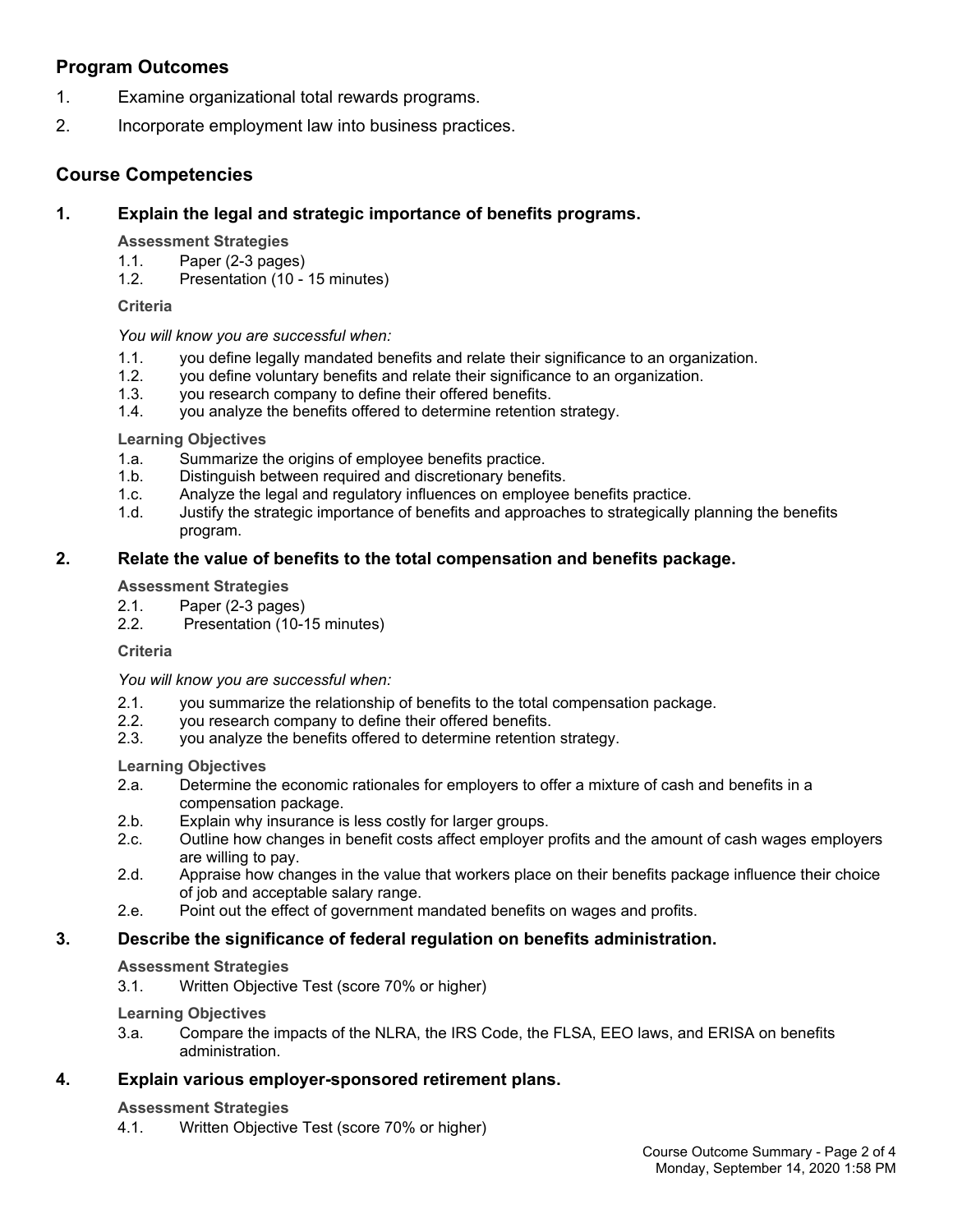#### 4.2. Reflection

#### **Criteria**

*You will know you are successful when:*

- 4.1. you prepare questions to discuss with the guest speaker.
- 4.2. you summarize the pros and cons of the various types of employer-sponsored retirement plans.

#### **Learning Objectives**

- 4.a. Distinguish between qualified plans and nonqualified plans.
- 4.b. Describe the features of defined benefit plans and defined contribution plans.
- 4.c. Integrate company-sponsored pension benefits with Social Security OASDI benefits.
- 4.d. Explore various funding mechanisms for nonqualified retirement plans and tax obligations.

#### **5. Evaluate the impact of employer-sponsored health insurance on the employer and the employee.**

#### **Assessment Strategies**

5.1. Written Objective Test (score 70% or higher)

#### **Learning Objectives**

- 5.a. Review the origins of employer-sponsored health insurance programs.
- 5.b. Contrast group versus individual health insurance plans.
- 5.c. Discuss the impact of federal and state laws influencing employer-sponsored health insurance practices.
- 5.d. Differentiate between fee-for-service plans, managed care plans, and consumer-driven health care.
- 5.e. Show the disincentives to offering health care benefits to retirees.

## **6. Describe employer-sponsored disability insurance and life insurance.**

**Assessment Strategies**

6.1. Written Objective Test (score 70% or higher)

#### **Learning Objectives**

- 6.a. Construct a table of public and private disability and life insurance components.
- Identify the origins of disability and life insurance programs.
- 6.c. Differentiate between short-and long-term disability.
- 6.d. List a variety of different types of life insurance.

# **7. Defend the structure, funding, and administration of social security and workers' compensation programs.**

## **Assessment Strategies**

- 7.1. Case Study
- 7.2. Written Objective Test (score 70% or higher)

## **Criteria**

*You will know you are successful when:*

- 7.1. you determine worker eligibility for benefit.
- 7.2. you explore how fault relates to earning of benefit.
- 7.3. you discuss employee rights relating to benefit.

## **Learning Objectives**

- 7.a. Describe the affect of OASDI, Medicare, and unemployment insurance.
- 7.b. Summarize the administration and funding of social security programs as well as the structure of social security program benefits. <br />
- 7.c. Defend the reasoning behind workers' compensation insurance.
- 7.d. Contrast the types of workers' compensation claims.

## **8. Illustrate the various types of paid time-off benefits.**

## **Assessment Strategies**

8.1. Written Product

**Criteria**